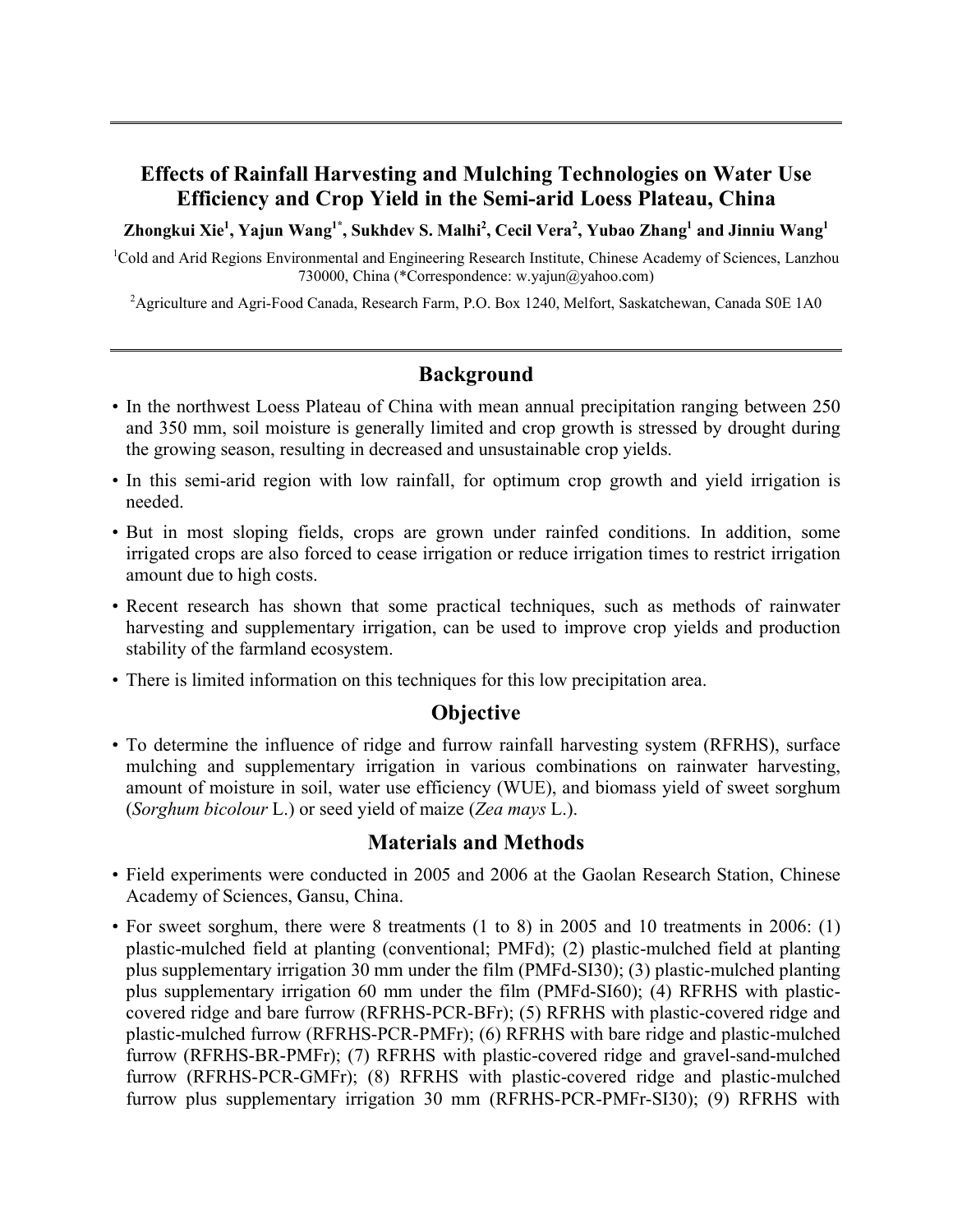plastic-covered ridge and plastic-mulched furrow plus supplementary irrigation 90 mm (RFRHS-PCR-PMFr-SI60); and (10) gravel-sand-mulched field in 8 cm thickness (GMFd).

- For maize, there were 11 treatments: (1) plastic-mulched field at planting (conventional; PMFd); (2) straw-mulched field during the emergence period (SMFd); (3) gravel-sandmulched field in 8 cm thickness (GMFd); (4) RFRHS with plastic-covered ridge and bare furrow(RFRHS-PCR-BFr); (5) RFRHS with plastic-covered ridge and straw-mulched furrow during the emergence period (RFRHS-PCR-SMFr); (6) RFRHS with plastic-covered ridge and gravel-sand-mulched furrow (RFRHS-PCR-GMFr); (7) RFRHS with plastic-covered ridge and bare furrow plus supplementary irrigation 30 mm during the bloom stage (RFRHS-PCR-BFr-SI30); (8) RFRHS with plastic-covered ridge and straw mulched furrow during the emergence period plus supplementary irrigation 30 mm during the bloom (RFRHS-PCR-SMFr-SI30); (9) plastic-mulched field plus supplementary irrigation 30 mm under the film (PMFd-SI30); (10) plastic-mulched field plus supplementary irrigation 60 mm under the film (PMFd-SI60); and (11) plastic-mulched field plus supplementary irrigation 90 mm under the film (PMFd-SI90).
- Gravimetric soil water content was measured at 10 cm intervals in the 0-40 cm soil depth, and at 20 cm intervals in the 40-160 cm soil depth.
- Soil water evaporation was measured using micro-lysimeters.
- The amount of the rainfall was recorded using a standard rain gauge.
- Evapotranspiration (ET) was determined by the following formula:  $ET = \Delta W + P + I D$ . Where ΔW is the change in soil water storage (mm) between planting and harvest period or growth stages, P is the crop growing season precipitation, I is the amount of irrigation (mm) that was measured using a water meter, and D is the amount of water lost due to deep drainage, which was negligible in this study.
- Water use efficiency (WUE) was calculated as kg of biomass yield produced per mm<sup>-1</sup> of water available for crop use.
- At harvesting in 2005, we dug a soil profile for all mulched treatments to characterize maize rooting patterns (root length and mass).
- In 2006, we compared differences in runoff efficiency between RFRHS with plastic-covered ridge and RFRHS with bare ridge. We collected the runoff water and calculated runoff efficiency for these two treatments after each rainfall.

#### **Summary and Conclusions**

#### *Precipitation (Table 1)*

• There was no effect of RFRHS without plastic-covered ridge on rainwater harvesting for natural precipitation of less than 5 mm per event. This is because there is little water runoff from frequent low precipitation showers in this area, and most of the harvested rainwater gather on the soil surface, resulting in increased evaporation.

#### *Water Runoff Efficiency (Table 2)*

• For the no plastic covered ridge treatments, only in two out of 10 instances any measurable runoff was detected, when rainfall of 4.6 mm and 11.6 mm was recorded. In those two rainfall events, the runoff efficiency was only 5.7% and 5.5%, which was much lower than the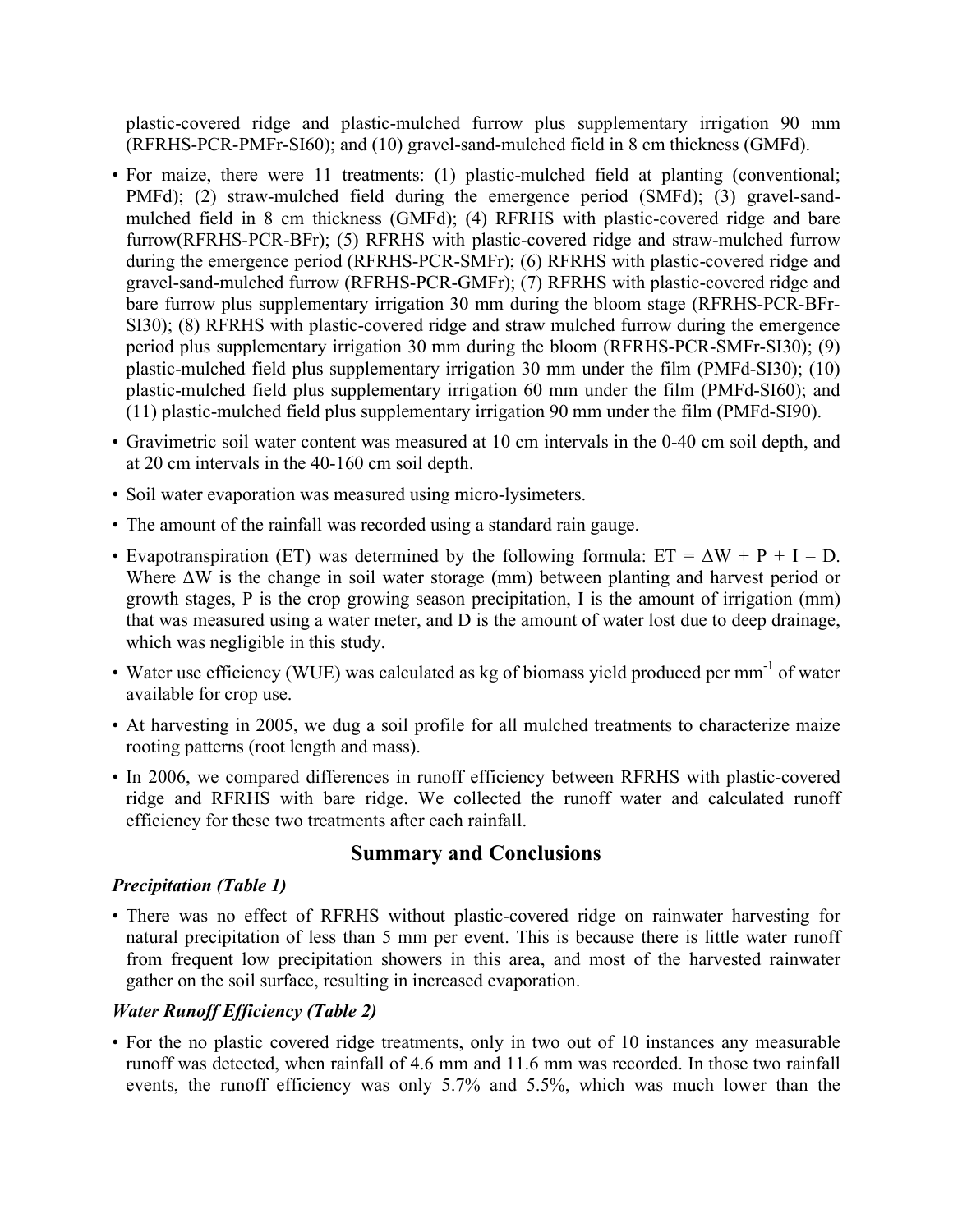corresponding values of 40.5% and 34.2% for plastic-covered ridge, clearly showing the positive impact of plastic mulch in increasing the amount of rainwater harvesting.

#### *Water Evaporation (Table 3)*

• Soil water evaporation was lowest for mulching with gravel-sand, and was highest for nonmulching treatment, suggesting significantly more water loss from soil and subsequently less water available for crop use in the growing season in the non-mulched plots.

## *Root Length Density (Figure 1)*

• The percentage of root length density (RLD) in the 50 cm depth was highest (83.6%) for mulch plus SI 90 mm, followed closely by 82.3% for RFRHS with straw-mulch plus SI 30 mm, and was lowest (56.6%) for RFRHS with gravel-sand mulch. This suggests that RFRHS with gravel-sand mulch could make the roots to develop deeper.

### *Crop Yield and Water Use Efficiency (Tables 4, 5, 6 and 7)*

- In the conventional fields without RFRHS, gravel-sand mulched fields produced higher crop yield than plastic-mulched or straw-mulched fields.
- In the plastic-mulched fields, increasing amount of supplemental irrigation was needed to improve crop yield. In the RFRHS, yield and WUE were higher with plastic-covered ridge than bare ridge, and also higher with gravel-sand-mulched furrow than bare furrow in most cases, or straw-mulched furrow in some cases. This was most likely due to decreased evaporation with plastic or gravel-sand mulch, resulting in increased WUE and crop growth.
- In the RFRHS with plastic-covered ridge and gravel-sand-mulched furrow, application of 30 mm supplemental irrigation produced the highest yield and WUE for maize and sweet sorghum in most cases.

#### *Comparisons of Costs for Different RFRHS Systems (Tables 8, 9 and 10)*

• The estimated costs were 4964 Yuan (\$709) ha<sup>-1</sup> and 6596 Yuan (942) ha<sup>-1</sup> for conventional practice (PMFd) with mulch plus irrigation 60 mm and 90 mm, respectively, and this was considerably higher than all RFRHS treatments.

# **Acknowledgement**

- This study was funded by the project of Knowledge Innovation from Chinese Academy of Sciences (Grant No. CASN-115-06-08) and the project of Sci-Technology Support from the Ministry of Science and Technology of the People's Republic of China (Grant No. 2006BAD26B0201 ).
- We thank Erin Cadieu for formatting and printing of this poster.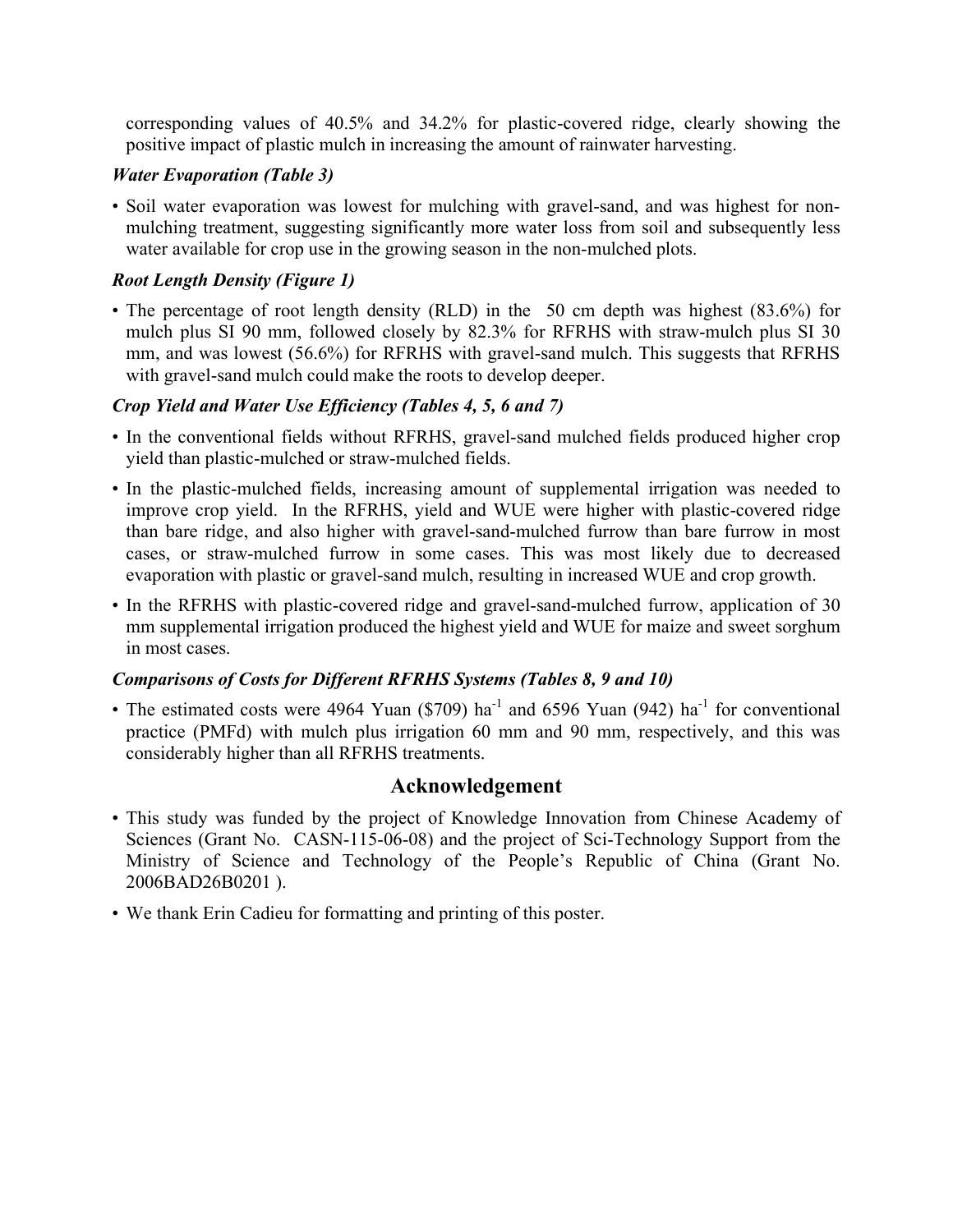| Gansu, China |             |                    |      |                   |                 |               |
|--------------|-------------|--------------------|------|-------------------|-----------------|---------------|
|              |             |                    |      |                   | Rainfall (<5mm) |               |
| Year         | Rainfall    | Rainfall $(<5$ mm) | RT/T | Total             | amount (RA)     | RA/A          |
|              | times $(T)$ | times $(RT)$       | $\%$ | amount $(A)$ (mm) | (mm)            | $\frac{9}{0}$ |
| 2001         | 38          | 23                 | 60.5 | 239               | 53              | 22.0          |
| 2002         | 28          | 12                 | 42.9 | 241               | 30              | 12.6          |
| 2003         | 38          | 25                 | 65.8 | 278               | 69              | 24.8          |
| 2004         | 32          | 19                 | 59.4 | 187               | 36              | 19.4          |
| 2005         | 44          | 31                 | 70.5 | 170               | 58              | 34.2          |
| 2006         | 46          | 34                 | 73.9 | 229               | 66              | 28.9          |

Table 1. Annual rainfall characteristics from April to September in 2001 to 2006 at the experimental site Gaolan, Gancu, Chin

Table 2. Comparisons of runoff efficiency (RE) of rainwater between ridge and furrow rainfall harvesting systems (RFRHS) with plastic-covered ridge and bare ridge in a field without crop at Gaolan, Gansu, China in 2006

|             | Rainfall       |                             | RE(%)           |                                  |  |  |  |
|-------------|----------------|-----------------------------|-----------------|----------------------------------|--|--|--|
| Date        | (mm)           | Plastic-covered ridge (PCR) | Bare ridge (BR) | Difference between<br>PCR and BR |  |  |  |
| July 27     | 11.6           | 34.2                        | 5.5             | $+28.7**$                        |  |  |  |
| July 30     | 3.6            | 10.6                        | 0.0             | $+10.6$ **                       |  |  |  |
| August 2    | 0.4            | 29.1                        | 0.0             | $+29.1**$                        |  |  |  |
| August 6    | 1.7            | 28.7                        | 0.0             | $+28.7**$                        |  |  |  |
| August 11   | 3.2            | 36.9                        | 0.0             | $+36.9**$                        |  |  |  |
| August 16   | 4.6            | 40.5                        | 5.7             | $+34.8**$                        |  |  |  |
| August 22   | 1.1            | 36.4                        | 0.0             | $+36.4**$                        |  |  |  |
| August 29   | 0.9            | 25.0                        | 0.0             | $+25.0**$                        |  |  |  |
| August 31   | $\overline{4}$ | 39.1                        | 0.0             | $+39.1**$                        |  |  |  |
| September 5 | 2.4            | 28.7                        | 0.0             | $+28.7**$                        |  |  |  |
| Mean        |                | 30.9                        | 1.1             | $+29.8**$                        |  |  |  |

\*\* refers to significant treatment effect for RE in paired t-test at  $P \le 0.01$ .

Table 3. Comparisons of evaporation of water from soil among different mulching patterns in ridge and furrow rainfall harvesting system **(**RFRHS) in maize from August to September at Gaolan, Gansu, China in 2006

| Treatments     | Amount of water evaporation from soil (mm) |                     |                     |
|----------------|--------------------------------------------|---------------------|---------------------|
|                | Foot of the ridge                          | $1/4$ of the furrow | $1/2$ of the furrow |
| RFRHS-PCR-SMFr | 0.53                                       | 0.56                | 0.54                |
| RFRHS-PCR-GMFr | 0.47                                       | 0.35                | 0.32                |
| RFRHS-PCR-BFr  | 0.76                                       | 0.67                | 0.62                |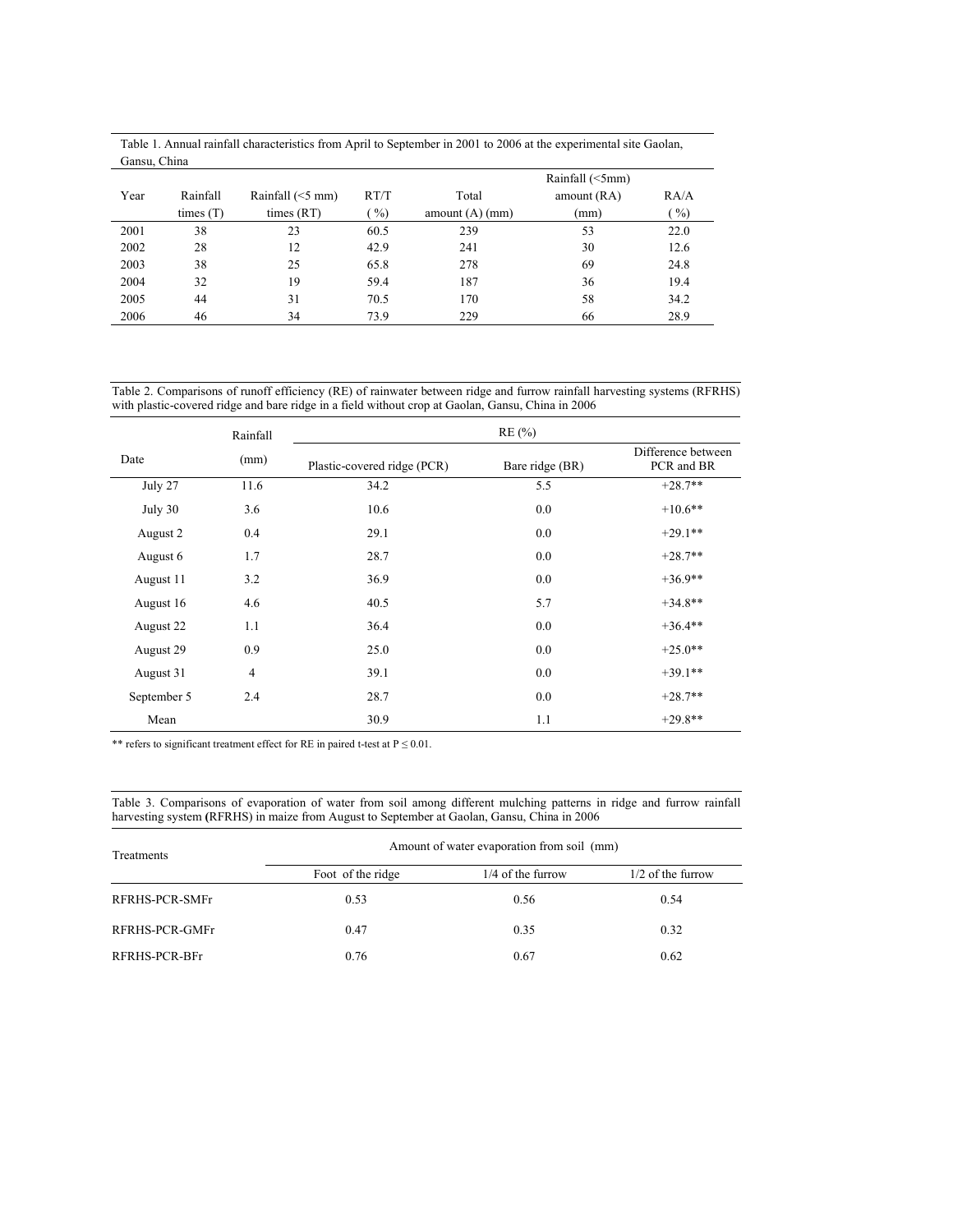| Table 4. Total water use, water use efficiency (WUE) and biomass yield of sweet sorghum, with different water use and water<br>harvest treatments at Gaolan, Gansu, China in 2005. |            |                                        |                |                |                        |  |
|------------------------------------------------------------------------------------------------------------------------------------------------------------------------------------|------------|----------------------------------------|----------------|----------------|------------------------|--|
|                                                                                                                                                                                    |            | Change in soil water<br>content during | Total<br>water |                |                        |  |
|                                                                                                                                                                                    | Irrigation | growing season                         | use            | <b>Biomass</b> |                        |  |
| Treatments†                                                                                                                                                                        | depth (I)  | (W                                     | (ET)           | vield          | <b>WUE</b>             |  |
|                                                                                                                                                                                    | (mm)       | (mm)                                   | (mm)           | $(kg ha^{-1})$ | $(kg \text{ mm}^{-1})$ |  |

1 PMFd 28.7 2 PMFd-SI30 30 53.0 247 10464 42.4 3 PMFd-SI60 60 46.7 271 9986 36.9 4 RFRHS-PCR- BFr 0 56.3 220 9135 41.5

5 RFRHS-PCR- PMFr 0 66.4 230 9948 43.2 6 RFRHS-BR-PMFr 0 46.3 210 6331 30.1 7 RFRHS-PCR-GMFr 0 35.8 200 8892 44.5 8 RFRHS-PCR-PMFr-SI30 30 36.7 230 11135 48.4  $\text{LSD}_{0.05}$  ns 2241\*\* 12.2\*

\*, \*\* and ns refer to significant treatment effect in ANOVA at  $P \le 0.01$ ,  $P \le 0.05$  and not significant, respectively.

Precipitation in the growing season was 164 mm.

Table 5. Total water use, water use efficiency (WUE) and biomass yield of sweet sorghum, with different water use and water harvest treatments at Gaolan, Gansu, China in 2006.

| Treatments             | Irrigation<br>depth(I)<br>(mm) | Change in soil<br>water content<br>during growing<br>season $(\Delta W)$<br>(mm) | Total<br>Water<br>Use<br>(ET)<br>(mm) | <b>Biomass</b><br>yield<br>$(kg ha^{-1})$ | <b>WUE</b><br>$(kg \text{ mm}^{-1})$ |
|------------------------|--------------------------------|----------------------------------------------------------------------------------|---------------------------------------|-------------------------------------------|--------------------------------------|
| 1 PMFd                 | $\theta$                       | 84.6                                                                             | 285                                   | 7808                                      | 27.4                                 |
| 2 PMFd-SI30            | 30                             | 88.1                                                                             | 318                                   | 9076                                      | 28.5                                 |
| 3 PMFd-SI60            | 60                             | 97.8                                                                             | 358                                   | 10022                                     | 28.0                                 |
| <b>4 RFRHS-PCR-BFr</b> | $\mathbf{0}$                   | 100.6                                                                            | 301                                   | 10262                                     | 34.1                                 |
| 5 RFRHS-PCR-PMFr       | $\mathbf{0}$                   | 117.2                                                                            | 317                                   | 7935                                      | 25.0                                 |
| 6 RFRHS-BR-PMFr        | $\mathbf{0}$                   | 94.4                                                                             | 295                                   | 7213                                      | 24.5                                 |
| 7 RFRHS-PCR-GMFr       | $\theta$                       | 107.3                                                                            | 308                                   | 9364                                      | 30.5                                 |
| 8 RFRHS-PCR-PMFr-SI30  | 30                             | 95.8                                                                             | 326                                   | 11796                                     | 36.2                                 |
| 9 RFRHS-PCR-PMFr-SI60  | 60                             | 85.0                                                                             | 345                                   | 11351                                     | 32.9                                 |
| 10 GMFd                | $\mathbf{0}$                   | 116.1                                                                            | 316                                   | 10511                                     | 33.2                                 |
| LSD <sub>0.05</sub>    |                                |                                                                                  | $32**$                                | 2568**                                    | ns                                   |

\*\* and ns refer to significant treatment effect in ANOVA at  $P \le 0.01$  and not significant, respectively.

Precipitation in the growing season was 200 mm.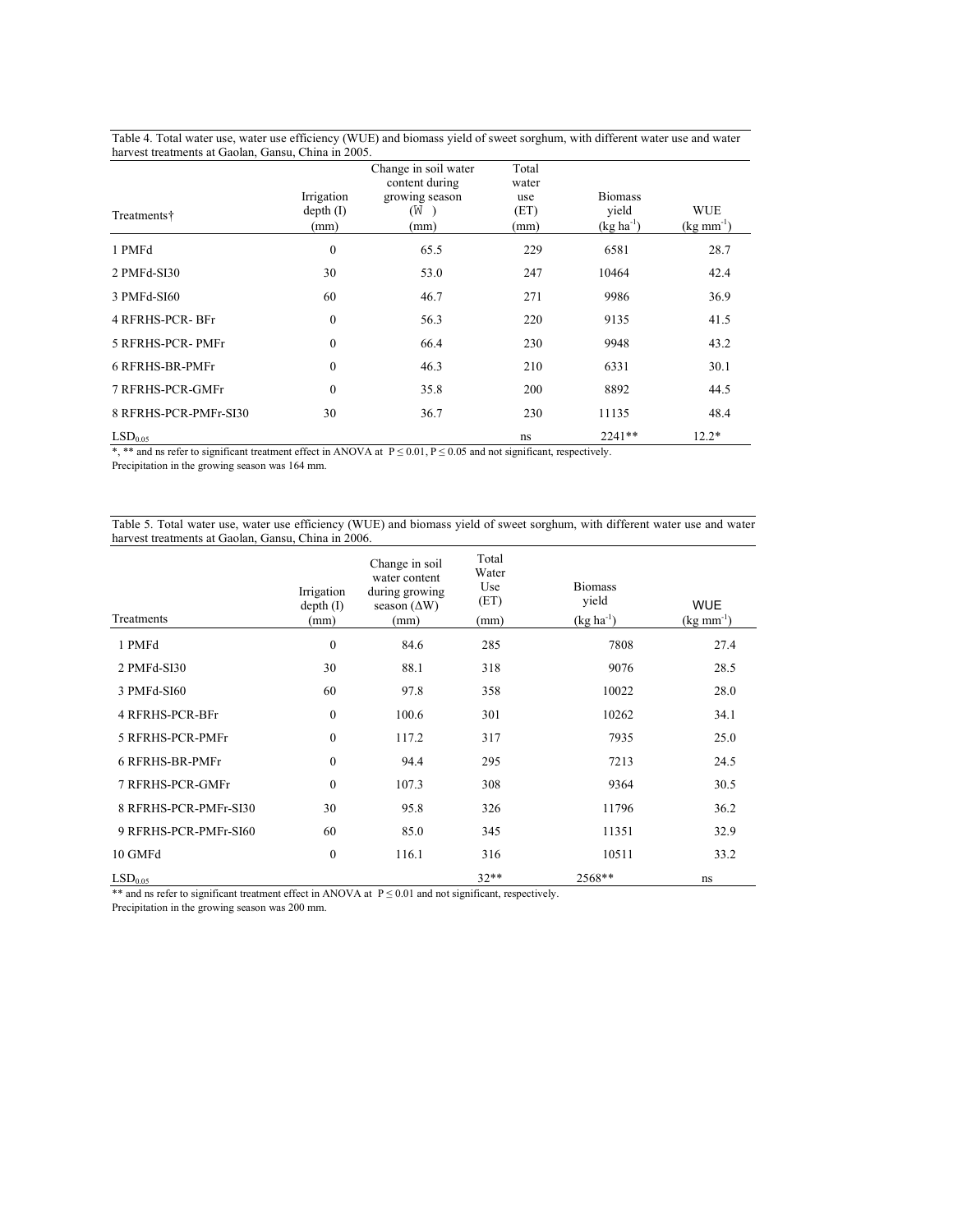Table 6. Total water use, water use efficiency (WUE) and biomass yield of sweet maize, with different water use and water harvest treatments at Gaolan, Gansu, China in 2005.

| Treatments            | Irrigation<br>depth (I)<br>(mm) | Change in soil<br>water content<br>during growing<br>season $(\Delta W)$<br>(mm) | Total<br>Water<br>Use<br>(ET)<br>(mm) | <b>Biomass</b><br>yield<br>$(kg ha^{-1})$ | <b>WUE</b><br>$(kg \text{ mm}^{-1})$ |
|-----------------------|---------------------------------|----------------------------------------------------------------------------------|---------------------------------------|-------------------------------------------|--------------------------------------|
| 1 PMFd                | $\boldsymbol{0}$                | 90.6                                                                             | 241                                   | 1474                                      | 6.1                                  |
| 2 SMFd                | $\mathbf{0}$                    | 102.0                                                                            | 252                                   | 1029                                      | 4.0                                  |
| 3 GMFd                | $\mathbf{0}$                    | 104.1                                                                            | 254                                   | 2322                                      | 9.2                                  |
| 4 RFRHS-PCR-BFr       | $\mathbf{0}$                    | 107.9                                                                            | 258                                   | 2382                                      | 9.1                                  |
| 5 RFRHS-PCR-SMFr      | $\theta$                        | 103.6                                                                            | 254                                   | 3047                                      | 11.8                                 |
| 6 RFRHS-PCR-GMFr      | $\mathbf{0}$                    | 48.6                                                                             | 199                                   | 2799                                      | 14.1                                 |
| 7 RFRHS-PCR-BFr-SI30  | 30                              | 75.5                                                                             | 256                                   | 3325                                      | 13.2                                 |
| 8 RFRHS-PCR-SMFr-SI30 | 30                              | 89.1                                                                             | 269                                   | 2445                                      | 9.1                                  |
| 9 PMFd-SI30           | 30                              | 118.1                                                                            | 298                                   | 2456                                      | 8.2                                  |
| 10 PMFd-SI60          | 60                              | 79.6                                                                             | 290                                   | 4172                                      | 14.4                                 |
| 11 PMFd-SI90          | 90                              | 72.6                                                                             | 313                                   | 6050                                      | 19.4                                 |
| LSD <sub>0.05</sub>   |                                 |                                                                                  | 58*                                   | 1191**                                    | $5.3**$                              |

\* and \*\* refer to significant treatment effect in ANOVA at  $P \le 0.05$  and  $P \le 0.01$ , respectively.

Precipitation in the growing season was 150 mm.

| harvest treatments at Gaolan, Gansu, China in 2006. |                                 |                                                                                  |                                       |                                           |                                      |
|-----------------------------------------------------|---------------------------------|----------------------------------------------------------------------------------|---------------------------------------|-------------------------------------------|--------------------------------------|
| Treatments                                          | Irrigation<br>depth (I)<br>(mm) | Change in soil<br>water content<br>during growing<br>season $(\Delta W)$<br>(mm) | Total<br>Water<br>Use<br>(ET)<br>(mm) | <b>Biomass</b><br>vield<br>$(kg ha^{-1})$ | <b>WUE</b><br>$(kg \text{ mm}^{-1})$ |
| 1 PMFd                                              | $\mathbf{0}$                    | 40.7                                                                             | 255                                   | 551                                       | 2.1                                  |
| 2 SMFd                                              | $\mathbf{0}$                    | 45.6                                                                             | 260                                   | 199                                       | 0.8                                  |
| 3 GMFd                                              | $\mathbf{0}$                    | 66.3                                                                             | 281                                   | 1382                                      | 5.0                                  |
| 4 RFRHS-PCR-BFr                                     | $\theta$                        | 43.1                                                                             | 258                                   | 1124                                      | 4.3                                  |
| 5 RFRHS-PCR-SMFr                                    | $\mathbf{0}$                    | 52.0                                                                             | 267                                   | 694                                       | 2.7                                  |
| 6 RFRHS-PCR-GMFr                                    | $\theta$                        | 68.4                                                                             | 283                                   | 3129                                      | 10.9                                 |
| 7 RFRHS-PCR-BFr-SI30                                | 30                              | 40.6                                                                             | 285                                   | 2332                                      | 8.1                                  |
| 8 RFRHS-PCR-SMFr-SI30                               | 30                              | 71.8                                                                             | 317                                   | 2961                                      | 9.1                                  |
| 9 PMFd-SI30                                         | 30                              | 39.1                                                                             | 284                                   | 1397                                      | 4.9                                  |
| 10 PMFd-SI60                                        | 60                              | 47.5                                                                             | 322                                   | 2270                                      | 7.0                                  |
| 11 PMFd-SI90                                        | 90                              | 61.4                                                                             | 366                                   | 2383                                      | 6.5                                  |
| LSD <sub>0.05</sub>                                 |                                 |                                                                                  | 39**                                  | 961**                                     | $2.9**$                              |

Table 7. Total water use, water use efficiency (WUE) and biomass yield of sweet maize, with different water use and water harvest treatments at Gaolan, Gansu, China in 2006.

\*\* refer to significant treatment effect in ANOVA at P ≤ 0.01.

Precipitation in the growing season was 215 mm.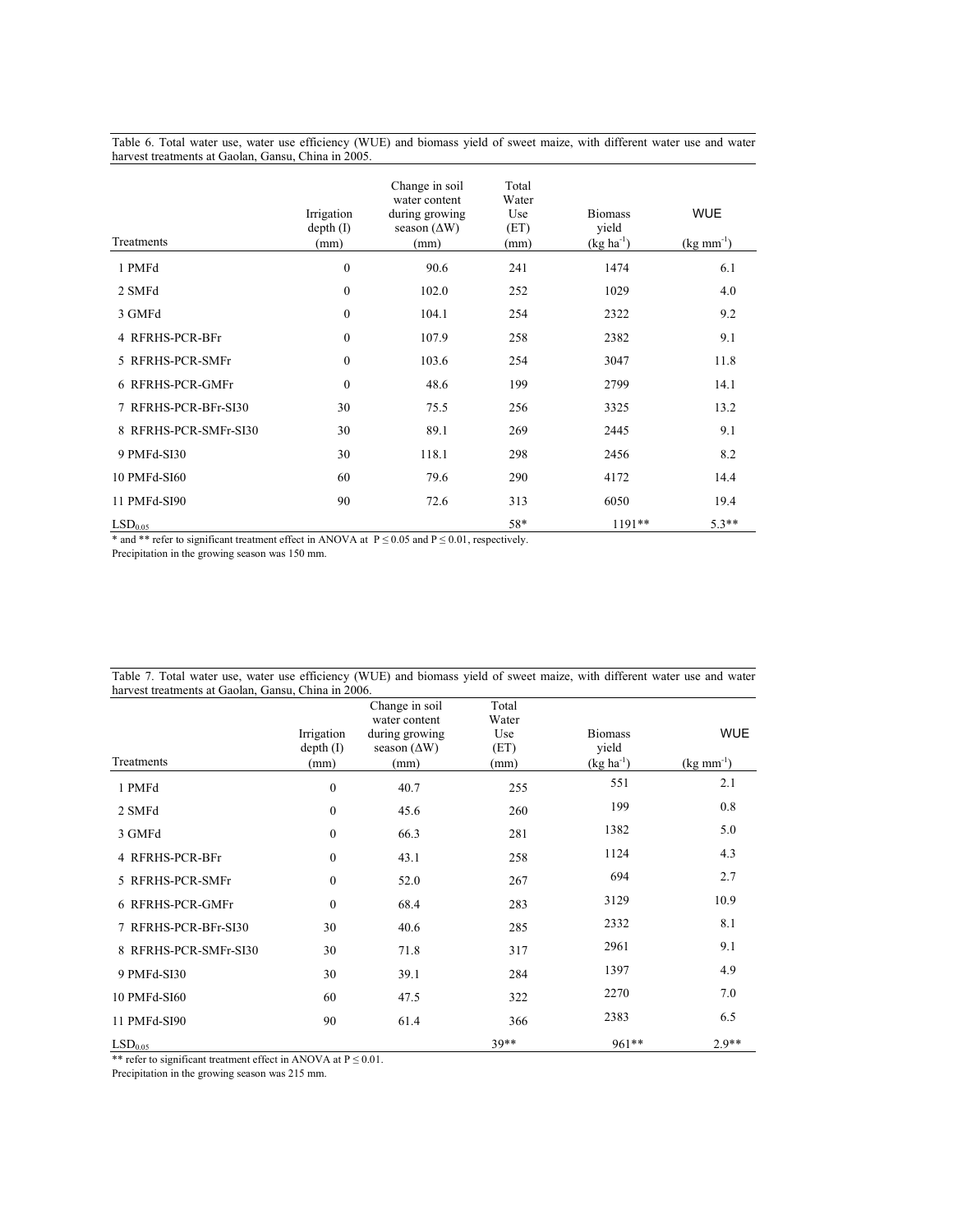| Table 8. Costs and runoff efficiency of rainwater for different catchment ways at Gaolan, Gansu, China |  |
|--------------------------------------------------------------------------------------------------------|--|
|                                                                                                        |  |

|                           |                                     | Cost of preparing for<br>harvesting rainwater |                      | Cost for rainwater<br>harvesting based on 300<br>mm annual rainfall |                           |
|---------------------------|-------------------------------------|-----------------------------------------------|----------------------|---------------------------------------------------------------------|---------------------------|
| Catchments                | Annual runoff<br>efficiency $(\% )$ | Yuan $m-2$                                    | $$$ ha <sup>-1</sup> | Yuan $m-3$                                                          | $\text{S} \text{ m}^{-3}$ |
| Cleared loess slope       | 12.5                                | 0.08                                          | 114                  | 2.13                                                                | 0.30                      |
| Roof of greenhouse        | 85.0                                | 0.05                                          | 71                   | 0.22                                                                | 0.03                      |
| Old plastic mulch surface | 66.6                                | 0.05                                          | 71                   | 0.25                                                                | 0.04                      |
| Road                      | 75.0                                | 0.05                                          | 71                   | 0.22                                                                | 0.03                      |
| Roof of house             | 58.3                                | 0.05                                          | 71                   | 0.29                                                                | 0.04                      |

| Table 9. Storage costs of rainwater harvesting for different storage tank at Gaolan, Gansu, China |                          |                      |                                       |                                                              |  |  |
|---------------------------------------------------------------------------------------------------|--------------------------|----------------------|---------------------------------------|--------------------------------------------------------------|--|--|
| Tank types                                                                                        | Storage capacity $(m^3)$ | Service life<br>(yr) | Cost of building<br>(Yuan/S)<br>tanks | (Yuan<br>Storage cost <sup>†</sup><br>$\rm m^{-3}/\$~m^{-3}$ |  |  |
| Sand-soil-plastic storage tank                                                                    | 25                       |                      | 414 (59)                              | 3.31(0.47)                                                   |  |  |
| Concrete tank with thin wall                                                                      | 25                       | 8                    | 820 (117)                             | 4.10(0.59)                                                   |  |  |
| Clay tank                                                                                         | 50                       | 8                    | 1640 (234)                            | 4.10(0.59)                                                   |  |  |
| Big concrete tank                                                                                 | 100                      | 15                   | 9600 (1371)                           | 6.40(0.91)                                                   |  |  |
| Concrete tank                                                                                     | 25                       | 15                   | 2500 (357)                            | 6.67(0.95)                                                   |  |  |

†Storage cost= Total cost/storage capacity × service life.

Table 10. Comparisons of costs between ridge and furrow rainfall harvesting system (RFRHS) and mulch surface at Gaolan, Gansu, China

| Catchments                                                      | Annual<br>labor cost†<br>(Yuan/\$ ha <sup>-1</sup> ` | Annual cost for<br>mulch materials<br>$(Yuan/S ha^{-1})$ | Total annual<br>cost<br>(Yuan/\$ ha <sup>-1</sup> ) |
|-----------------------------------------------------------------|------------------------------------------------------|----------------------------------------------------------|-----------------------------------------------------|
| Conventional field (without RFRHS)                              | 1200 (171)                                           | 0(0)                                                     | 1200 (171)                                          |
| RFRHS with plastic mulch ridge                                  | 1800 (257)                                           | 900 (129)                                                | 2700 (386)                                          |
| RFRHS with plastic-covered ridge and furrow                     | 1800 (257)                                           | 1440 (206)                                               | 3240 (463)                                          |
| RFRHS with plastic-covered ridge and straw-mulched furrow       | 1800 (257)                                           | 1350 (193)                                               | 3150 (450)                                          |
| RFRHS with plastic-covered ridge and gravel-sand-mulched furrow | 1800 (257)                                           | 1575 (225)                                               | 3375 (482)                                          |

 $\dagger$ Labor cost is 20 Yuan per one, the cost for gravel-sand is 90 yuan m<sup>-3</sup>, plastic is 12 yuan kg<sup>-1</sup> and the cost for straw is 0.15 Yuan kg<sup>-1</sup>.